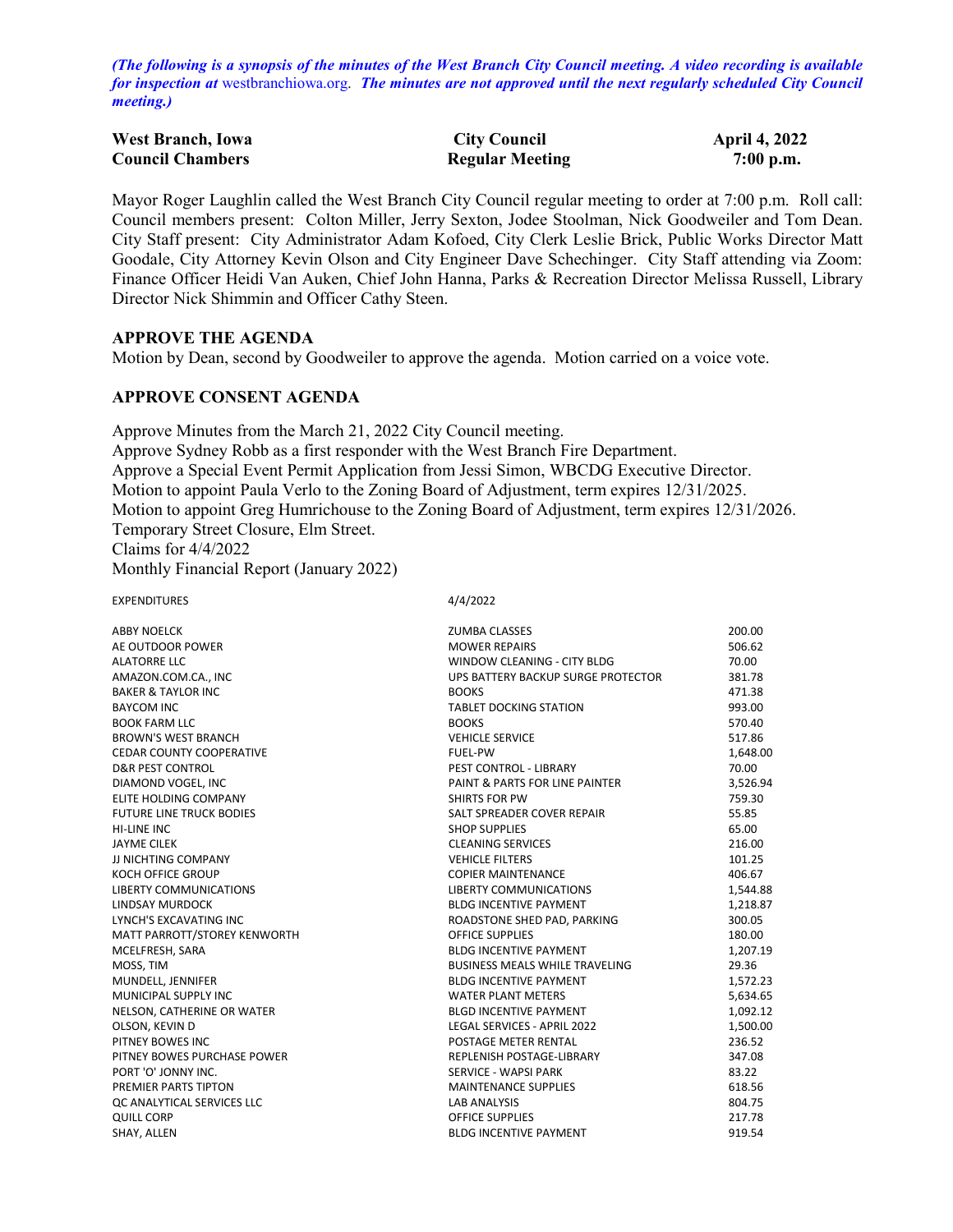| STATE INDUSTRIAL PRODUCTS                                                                                                                                                                                                                                                                                                                                            |                                                                                                                                                                               | <b>CHEMICALS</b>                                                                                                                                                                                                                                                                  | 236.00                                                                                                            |
|----------------------------------------------------------------------------------------------------------------------------------------------------------------------------------------------------------------------------------------------------------------------------------------------------------------------------------------------------------------------|-------------------------------------------------------------------------------------------------------------------------------------------------------------------------------|-----------------------------------------------------------------------------------------------------------------------------------------------------------------------------------------------------------------------------------------------------------------------------------|-------------------------------------------------------------------------------------------------------------------|
| USA BLUE BOOK<br><b>VEENSTRA &amp; KIMM INC</b>                                                                                                                                                                                                                                                                                                                      |                                                                                                                                                                               | SEWER TESTING SUPPLIES<br><b>VARIOUS PROJECTS</b>                                                                                                                                                                                                                                 | 279.17<br>35,662.60                                                                                               |
| <b>TOTAL</b>                                                                                                                                                                                                                                                                                                                                                         |                                                                                                                                                                               |                                                                                                                                                                                                                                                                                   | 64,244.62                                                                                                         |
| PAYROLL-WAGES, TAXES, EMPLOYEE BENEFITS                                                                                                                                                                                                                                                                                                                              |                                                                                                                                                                               | 3/18/2022                                                                                                                                                                                                                                                                         | 59,838.93                                                                                                         |
| PAYROLL-WAGES, TAXES, EMPLOYEE BENEFITS                                                                                                                                                                                                                                                                                                                              |                                                                                                                                                                               | 4/1/2022                                                                                                                                                                                                                                                                          | 43,874.16                                                                                                         |
| PAID BETWEEN MEETINGS                                                                                                                                                                                                                                                                                                                                                |                                                                                                                                                                               |                                                                                                                                                                                                                                                                                   |                                                                                                                   |
| JOHN DEERE FINANCIAL<br>MAINSTAY SYSTEMS OF IOWA<br>MEDIACOM<br>PITNEY BOWES PURCHASE POWER<br><b>QUILL CORP</b><br>US BANK CORPORATE CARD<br><b>VERIZON WIRELESS</b><br>WELLMARK, INC<br>WAGEWORKS<br>UNUM LIFE INSURANCE COMPANY<br>WELLMARK                                                                                                                       |                                                                                                                                                                               | UNIFORMS - PW<br>LICENSE FOR POLICE FIREWALL<br><b>CABLE SERVICE</b><br>REPLENISH POSTAGE<br><b>OFFICE SUPPLIES</b><br><b>CREDIT CARD PURCHASES</b><br><b>VERIZON WIRELESS</b><br><b>FSA ADMIN FEES</b><br><b>EMPLOYEE FLEX PLAN</b><br>LIFE INSURANCE<br><b>HEALTH INSURANCE</b> | 271.93<br>1,105.00<br>41.90<br>500.00<br>92.72<br>1,226.88<br>392.52<br>178.20<br>1,026.33<br>662.15<br>18,968.70 |
| <b>TOTAL</b>                                                                                                                                                                                                                                                                                                                                                         |                                                                                                                                                                               |                                                                                                                                                                                                                                                                                   | 24,466.33                                                                                                         |
| <b>GRAND TOTAL EXPENDITURES</b>                                                                                                                                                                                                                                                                                                                                      |                                                                                                                                                                               |                                                                                                                                                                                                                                                                                   | 192,424.04                                                                                                        |
| <b>FUND TOTALS</b><br>001 GENERAL FUND<br>022 CIVIC CENTER<br>031 LIBRARY<br>110 ROAD USE TAX<br>112 TRUST AND AGENCY<br>324 WW TREATMT FAC IMP 2021<br>327 SPONS WATER QUAL IMP 2021<br>600 WATER FUND<br>610 SEWER FUND<br>950 BC/BS FLEXIBLE BENEFIT<br><b>GRAND FUND TOTAL</b><br>REVENUE-FISCAL YEAR 2022                                                       | 57,008.61<br>190.74<br>13,814.87<br>20,144.76<br>33,214.98<br>33,710.00<br>105.05<br>20,734.89<br>12,473.81<br>1026.33<br>192,424.04                                          |                                                                                                                                                                                                                                                                                   |                                                                                                                   |
| <b>FUND</b><br>JANUARY<br>001 GENERAL FUND<br>022 CIVIC CENTER<br>031 LIBRARY<br>036 TORT LIABILITY<br>110 ROAD USE TAX<br>112 TRUST & AGENGY<br>119 EMERGENCY TAX FUND<br>121 LOCAL OPTION SALES TAX<br><b>125 TIF</b><br>226 DEBT SERVICE<br>300 CAPITAL IMPROVEMENT RESERVE<br><b>600 WATER FUND</b><br>610 SEWER FUND<br>740 STORM WATER UTILITY<br><b>TOTAL</b> | 58,097.72<br>177.70<br>414.45<br>511.49<br>28,438.34<br>3,327.36<br>459.29<br>24,614.78<br>6,038.87<br>3,806.51<br>676.25<br>49,702.89<br>62,814.99<br>5,714.65<br>244,795.29 |                                                                                                                                                                                                                                                                                   |                                                                                                                   |

Motion by Miller second by Sexton to approve the Consent agenda. AYES: Miller, Sexton, Stoolman, Dean, Goodweiler. NAYS: None. Motion carried.

## **PRESENTATIONS / COMMUNICATIONS / OPEN FORUM - NONE**

## **PUBLIC HEARING / NON-CONSENT AGENDA First Reading Ordinance 792** – Amending Chapter 165 of the Code of Ordinances of the City of West Branch regarding Signs in the HCI Zoning District. / Move to action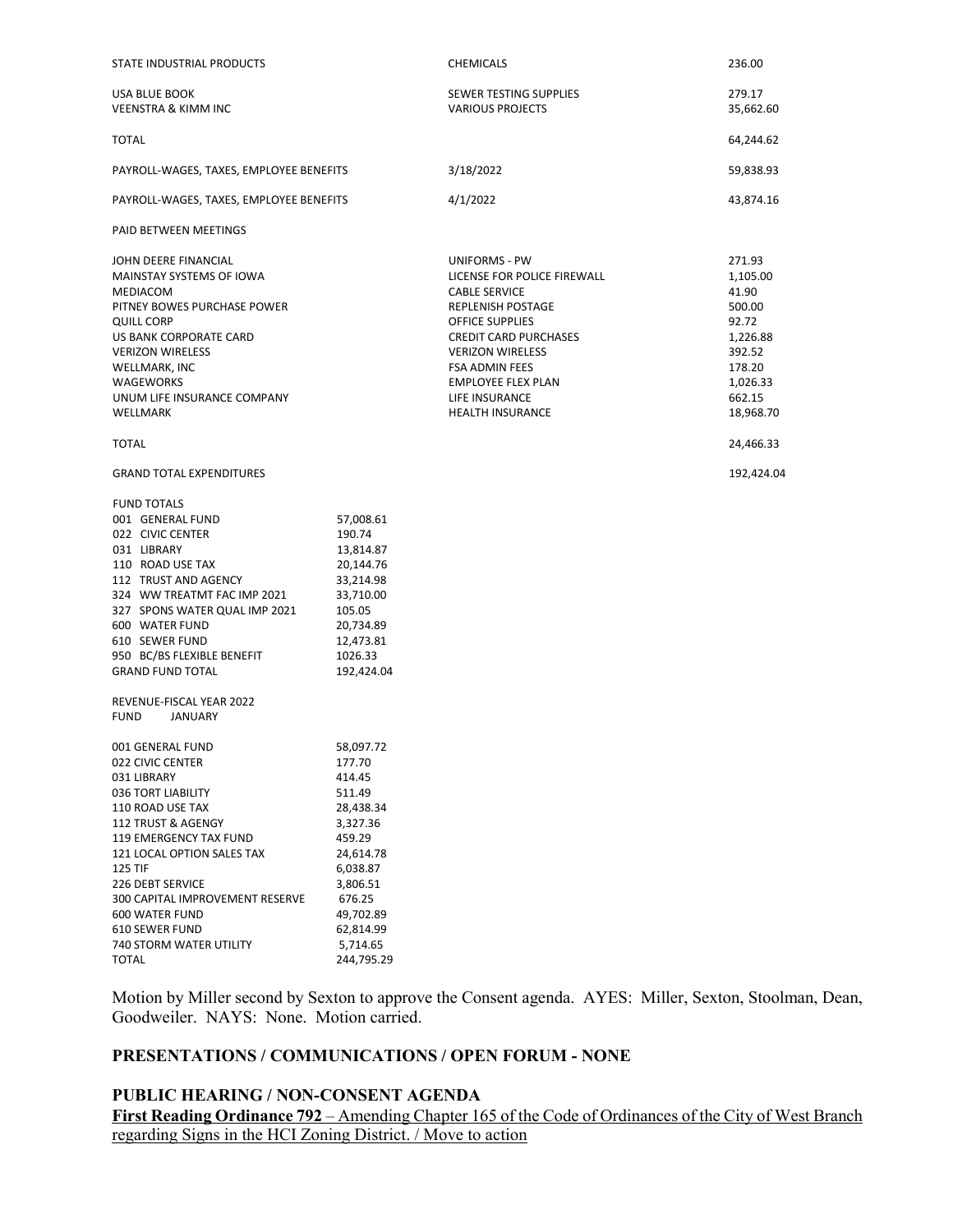Miller said he would like to see a maximum size for free standing signs so as to avoid billboards from being erected. Goodweiler asked if there are currently any signs in the district that are in violation of this new ordinance and how those will be addressed. Olson stated that all existing signs would be 'grandfathered', but if they needed to be replaced or changed, the new ordinance would govern. Olson said he would provide the council other size options for the freestanding signs per Miller's request for the second reading. Laughlin suggested the Council approve the first reading.

Motion by Miller, second by Stoolman to approve the first reading of Ordinance 792. AYES: Miller, Stoolman, Dean Goodweiler, Sexton. NAYS: None. Motion carried.

**Resolution 2022-30** – Setting a date for Consultation and a date for a Public Hearing on the proposed Amendment #5 to the Amended and Restated West Branch Urban Renewal Plan. / Move to action.

Olson explained that amendment number five would add three additional projects to the urban renewal plan. Those projects are; Parkside BP, Parkside Hills and the former Croell site.

Motion by Miller, second by Dean to approve Resolution 2022-30. AYES: Miller, Dean, Goodweiler, Sexton, Stoolman. NAYS: None. Motion carried.

**Resolution 2022-31-** Approve the Preliminary Plat for Parkside Hills – Second Addition. / Move to action.

Developer, Chad Kuene explained his request to re-subdivide Lot 13 into two commercial lots so that he could sell the lots if needed to individual businesses. Kuene explained that Planning & Zoning requested minimized parking with the option to add more later if needed and to include bicycle parking. Kuene said he has/will comply with their requests. Goodweiler asked if Chestnut Street would remain a private street and Kuene confirmed that it would and that there would be an association set up that would take care of it. Sexton asked what the plans for lot 14 were and if they were similar. Kuene explained that lot 14 would also be subdivided as he confirms the needs of future businesses. He further explained that a second access/exit point would be on Sycamore Drive. The Council had no further questions.

Motion by Goodweiler, second by Sexton to approve Resolution 2022-31. AYES: Goodweiler, Sexton, Miller, Stoolman, Dean. NAYS: None. Motion carried.

**Resolution 2022-32** - Allowing the consumption of alcohol on a public street within the City of West Branch, Iowa from 4:00 p.m. on Saturday June 4, 2022 to 12:00 a.m. on Sunday June 5, 2022 on the 100 block of North Downey Street for a free community concert. / Move to action.

Miller asked if a police presence was needed for the event and Kofoed shared that Chief Hanna was not in favor of providing that type of over-time service. Simon said her organization is prepared for hiring reserve officers if needed. Sexton asked the area would be fenced off and if children were allowed at the event. Simon indicated that the concert is open to the public and that children are welcome and added that the individual bars would be responsible for checking ID's of patrons and that fencing would be in place during the event. The Council had no further questions.

Motion by Miller, second by Goodweiler to approve Resolution 2022-32. AYES: Miller, Goodweiler, Stoolman, Dean, Sexton. NAYS: None. Motion carried.

**Resolution 2022-33** – Approving an entertainment contract for Hoover's Hometown D ays 2022 in the amount of \$250.00. / Move to action.

Motion by Dean, second by Sexton to approve Resolution 2022-33. AYES: Dean, Sexton, Miller, Stoolman, Goodweiler. NAYS: None. Motion carried.

**Resolution 2022-34** – Approve the Preliminary Plat for The Meadows Part 3. / Move to action.

Laughlin said he had reviewed the plat and would like to see additional sidewalks added around the street side of the property on lots one, two and three on Cedar-Johnson and West Main Street. Laughlin said the Council in the past didn't always make developers install sidewalks where needed and that has caused a disconnect for pedestrians. Brian Boelk, Axiom Consultants (on behalf of the developer Gary Werle), explained that sidewalks were added to the west side of lot five on Cedar-Johnson Rd, along both sides of Valley View Drive and that a pedestrian crossing was added near lot three that crosses West Main Street to the 'future" trail on school property. Laughlin disagreed with the pedestrian crossing location and said it should line up with the crossing on the east side of the future round about, near the corner of Cedar-Johnson/West Main Street. The Council discussed other developments were sidewalks were not demanded and wasn't comfortable with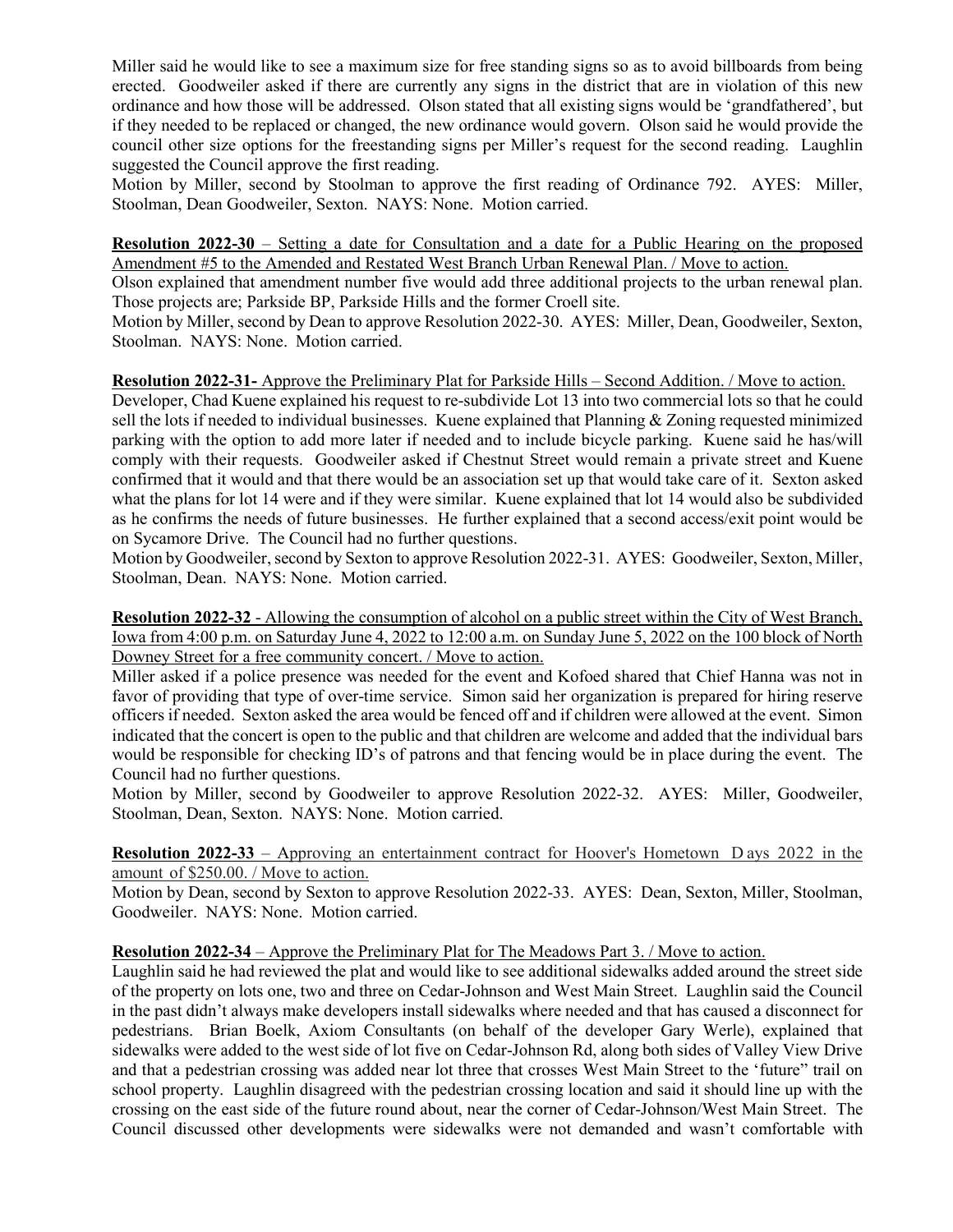making this development add sidewalks where they may be impossible to install based on the topography and "sidewalks that go nowhere". Laughlin also brought up that a turn lane should be added on West Main Street at the entrance to (the proposed) Valley View Drive (south entrance). Laughlin said that the development and potential new businesses will create additional traffic which warrants a turn lane. Laughlin said he didn't feel that the developer should bear the cost alone but that maybe a cost share could be discussed. After much discussion on the sidewalks and turn lane subject, Olson interjected and suggested that the Council table this agenda item so that an agreement could be written to address future sidewalks and turn lane needs that both parties were agreeable to.

Motion by Sexton, second by Stoolman to table Resolution 2022-34. AYES: Sexton, Stoolman, Dean, Goodweiler, Miller. NAYS: None. Motion carried.

## **Resolution 2022-35 –** Approve a cleaning services agreement with Jayme Cilek. / Move

Russell stated that this cleaning service agreement would be for the city park restrooms and that she had budgeted the expense for FY22 and FY23. Russell said that currently part-time staff, herself and public works employees share the task. Russell said by hiring Cilek, it will reduce current staff workloads. Stoolman questioned if 112 hours was enough for the park season and Russell replied that part-time staff does the cleaning during tournaments and felt that the number of hours was adequate. There were no other comments. Motion by Stoolman, second by Miller to approve Resolution 2022-35. AYES: Stoolman, Miller, Sexton, Dean, Goodweiler. NAYS: None. Motion carried.

#### Discussion – Building Permit Fees

Kofoed shared that building permits received in recent months may have been understating their project valuation which is how permit fees are calculated. Kofoed said he discussed the issue with the city's building inspector on his thoughts. Kofoed said Goerdt recommended using the International Code of Council for determining cost by finished square footage. This prompted additional discussion on what was considered 'fair' when using that data which provides a national average versus regional. After further discussion, it was determined that the city calculate the finished square footage at 80% of the national average and several building permits were recalculated. Kofoed asked the Council if they were in favor of the calculation and suggested that the city ordinance and fee schedule be updated accordingly. The Council discussed the suggestion briefly and directed Kofoed to move forward with updating the ordinance language.

### Discussion – Alternative temporary brush pile site

Goodale said he contacted the property owner of a parcel north of US AutoForce to see if they were willing to let the city use a portion of the site as a temporary brush pile. The owner was agreeable to the temporary use if the city would install a culvert to access the property from Baker Avenue. Goodale said full details of the idea were not yet in place and asked direction from the Council to move forward. Sexton asked if residents would be able to access the site on their own or if it would be locked. Olson encouraged that the site should be limited as to avoid any issues but should be discussed as to what makes the most sense. The Council agreed that Goodale should pursue the idea and bring back a full recommendation and cost estimates.

#### **CITY ADMINISTRATOR REPORT**

No report.

# **CITY ATTORNEY REPORT**

No report.

### **CITY ENGINEER REPORT**

Schechinger reported that Herbert Hoover Highway is scheduled to close to through traffic beginning Monday, April 18<sup>th</sup>. He also reported that the DNR gave concurrence for the wastewater treatment facility and that the project will start the first week of June. He also said that Parkside BP was making good progress on their project.

#### **STAFF REPORTS**

No reports.